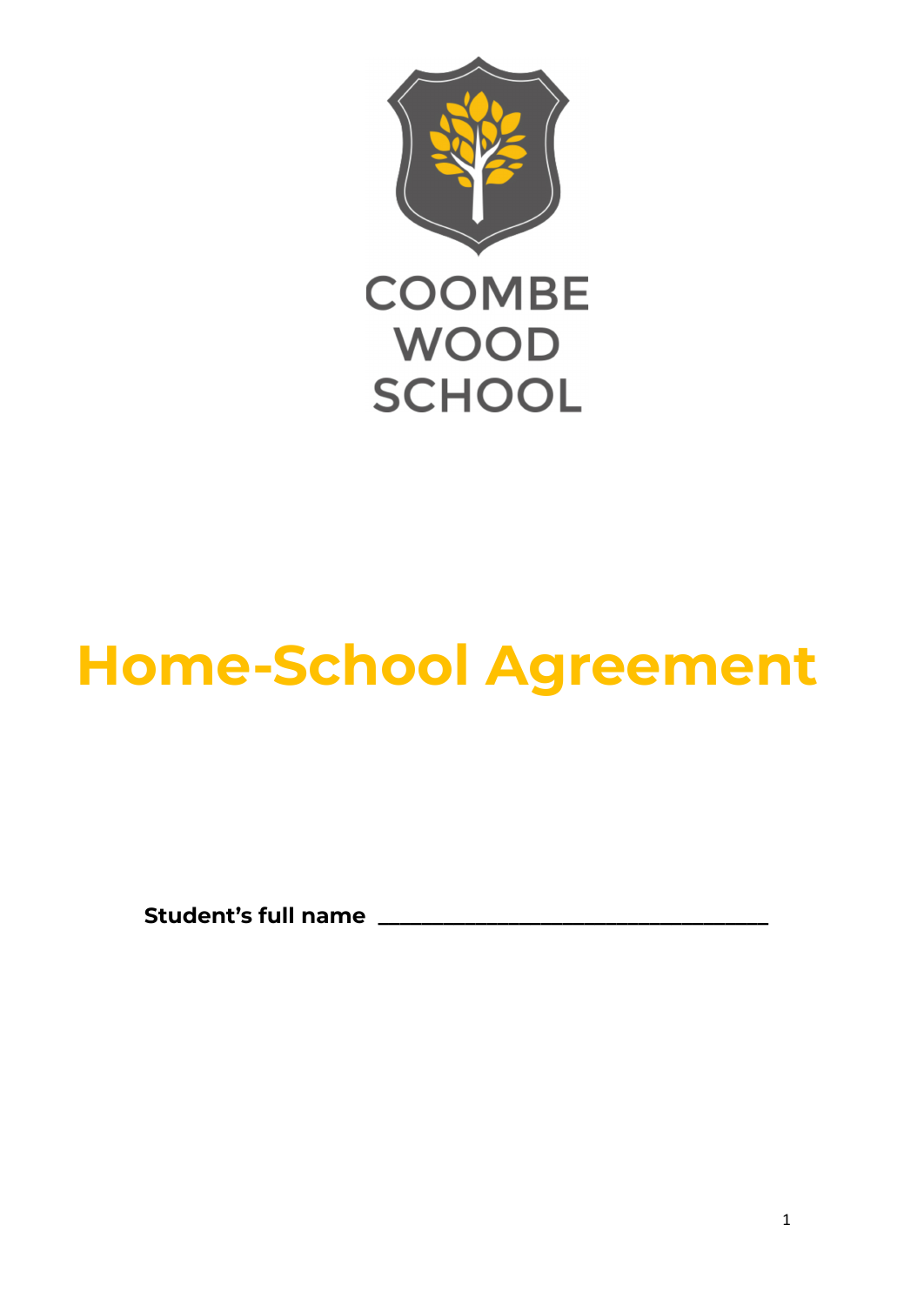# **Teamwork Respect Enjoyment Discipline Sportsmanship**

The core values of Coombe Wood School are traditionally associated with the sporting arena. However, it is our belief that they are equally key to success in all other areas of our lives. As a community, we will strive every day to display these core values in our work and interactions. All the staff at Coombe Wood School will make it their business as role models to our students to display these values at all times. Our students will appreciate the guidance and opportunities that the staff give them and they will appreciate the support from their families in every area of their day-to-day lives as they strive towards high levels of Health Related Fitness, nutrition and extra-curricular involvement. As a result, our students will be well equipped to excel within the classroom and the whole Coombe Wood School community will be very proud of what they achieve.

The active and effective engagement of all three stakeholders STUDENT – PARENTS/CARERS – STAFF is a powerful combination for improving learning in schools. There can be no doubt that parents/carers have a huge influence on the achievement of young people by playing an active role in their learning at home and through supporting the School to achieve its vision. Coombe Wood School will support **every student**, **every parent/carer** and **every member of staff** to reach this end. If a successful three-way relationship, based upon mutual trust, respect and a commitment to improve learning, can be established then all barriers preventing progress can be removed.

The Home-School Agreement has been designed to ensure the core values of Coombe Wood School, it's very DNA, is understood and embodied. It means that all three stakeholders are in agreement to work together in a spirit of trust and co-operation to enhance the experience of being a member of the school community.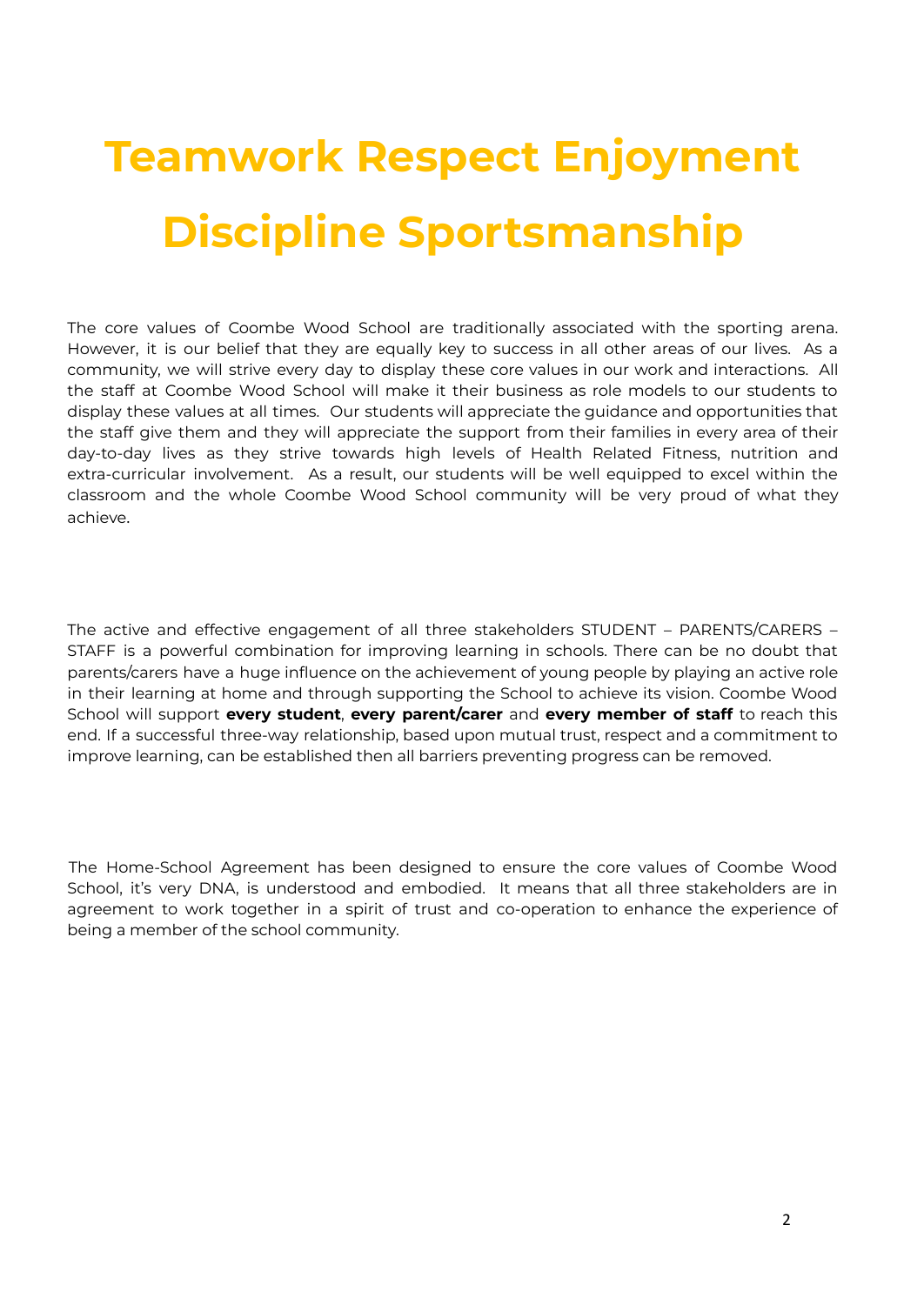# **As Headteacher of Coombe Wood School, I will endeavour to ensure that all staff:**

- exhibit our core values of **teamwork, respect, enjoyment, discipline and sportsmanship**;
- **•** enhance learning and achievement for all by:
	- o using creative teaching strategies that ensure student **engagement**;
	- o ensuring students know how to make **progress** and making parents/carers aware of this at timely intervals;
	- o ensuring students are appropriately **challenged** and supported;
	- o building and developing excellent professional working **relationships**;
	- o going beyond 'surface learning' to **deepen thinking**;
- create a **happy** and **safe** school by:
	- o praising students for enacting and embodying our core values;
	- o considering and ensuring student safety and wellbeing at all times;
	- o listening to the views of others and implementing change when appropriate;
	- o using appropriate sanctions from the School's Behaviour Policy when students compromise our core values;
	- o using timely communication with parents/carers;
- promote the **social**, **moral**, **spiritual**, **cultural, physical** and **mental** development of all students by:
	- o delivering an outstanding academic curriculum;
	- o contributing to a world class House System;
	- o helping provide high quality extra-curricular opportunities;
	- o providing opportunities to learn how to stay mentally healthy;
	- o providing outstanding sports provision supported by students' Health Related Fitness programmes.

**Signed:**

MiSillians

**Print Name:** Ms N Williams (Headteacher)

**Date:** April 2022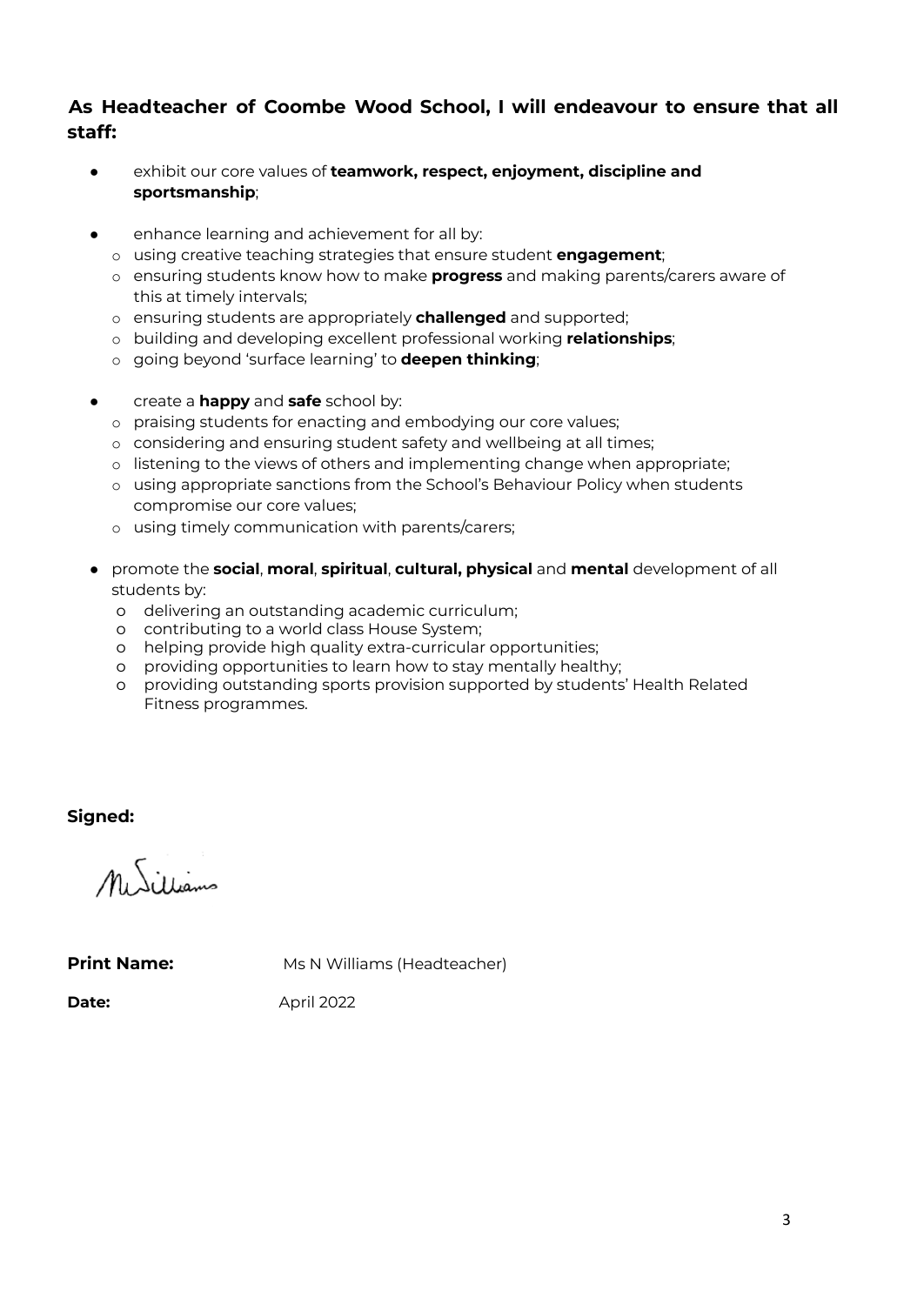## **As a parent/carer who has selected Coombe Wood School for my son's / daughter's education, I undertake to:**

- support and nurture the School's core values of **teamwork**, **respect**, **enjoyment**, **discipline** and **sportsmanship**;
- enhance the learning and achievement of my son/daughter by:
	- o reading all Academic Monitoring Information and looking at the quality of work done by my son/daughter, discussing it with my son/daughter, and setting key action steps for how progress can be made;
	- o being a critical friend with my son/daughter's homework and during exam preparation, providing help and guidance when appropriate;
	- o giving access to additional resources that will aid my son/daughter's learning where possible;
	- o attending parents' / carers' evenings and other requested meetings and acting on the guidance that is given by staff;
- contribute to the maintenance of a **happy** and **safe** school by:
	- o promoting safe travel to and from school with my child and if dropping off/picking up by car, parking legally and considerately at all times;
	- o considering and ensuring the safety and wellbeing of my son/daughter at all times;
	- o reinforcing praise that is given at school, in the home;
	- o supporting the School when sanctions are delivered and engaging with my son/daughter to ensure they alter their behaviour;
	- o assisting my son/daughter in becoming a self-manager, helping them organise their homework and equipment so that they are prepared every day;
	- o reading, understanding and interacting regularly with all relevant aspects of the student diary;
	- o not taking term time holidays and only requesting authorised absence for situations such as funerals or direct family weddings. (Authorised absences remain at the discretion of the Headteacher under the guidance of the Educational Welfare Officer at all times);
	- o supporting my son/daughter in aiming for 100% attendance in all lessons and registration, supporting them in overcoming challenges to their attendance such as transport disruption, minor illness, fasting etc.;
	- o ensuring my son/daughter is in school on time, unless there are extenuating circumstances;
	- o ensuring that, if there are extenuating circumstances leading to absence, either a request is made via the school office should the absence be pre-planned, or reporting the absence to the school office by phone before 8.00am (on 0208 289 4745);
	- $\circ$  explaining to our child that the following are prohibited on school trips and why this is so:
		- o The purchase, carrying or use of:
			- o weapons of any kind including 'flick combs', pen knives of any sort;
			- o fireworks, explosives or firecrackers;
			- o ball bearing guns;
			- o illegal substances, including alcohol and any drug (unless prescribed to you);
			- o laser pens;
				- procuring body/ear piercings of any kind;
				- procuring tattoos of any kind including temporary or 'transfer' types;
				- **.** any activity that is illegal in the UK, specifically for somebody of their age;
				- any activity contrary to the laws of the country they are visiting;
				- unauthorised outdoor pursuits e.g. kayaking, abseiling etc., that is to say, any activity not authorised by the School/the School's trip organisers;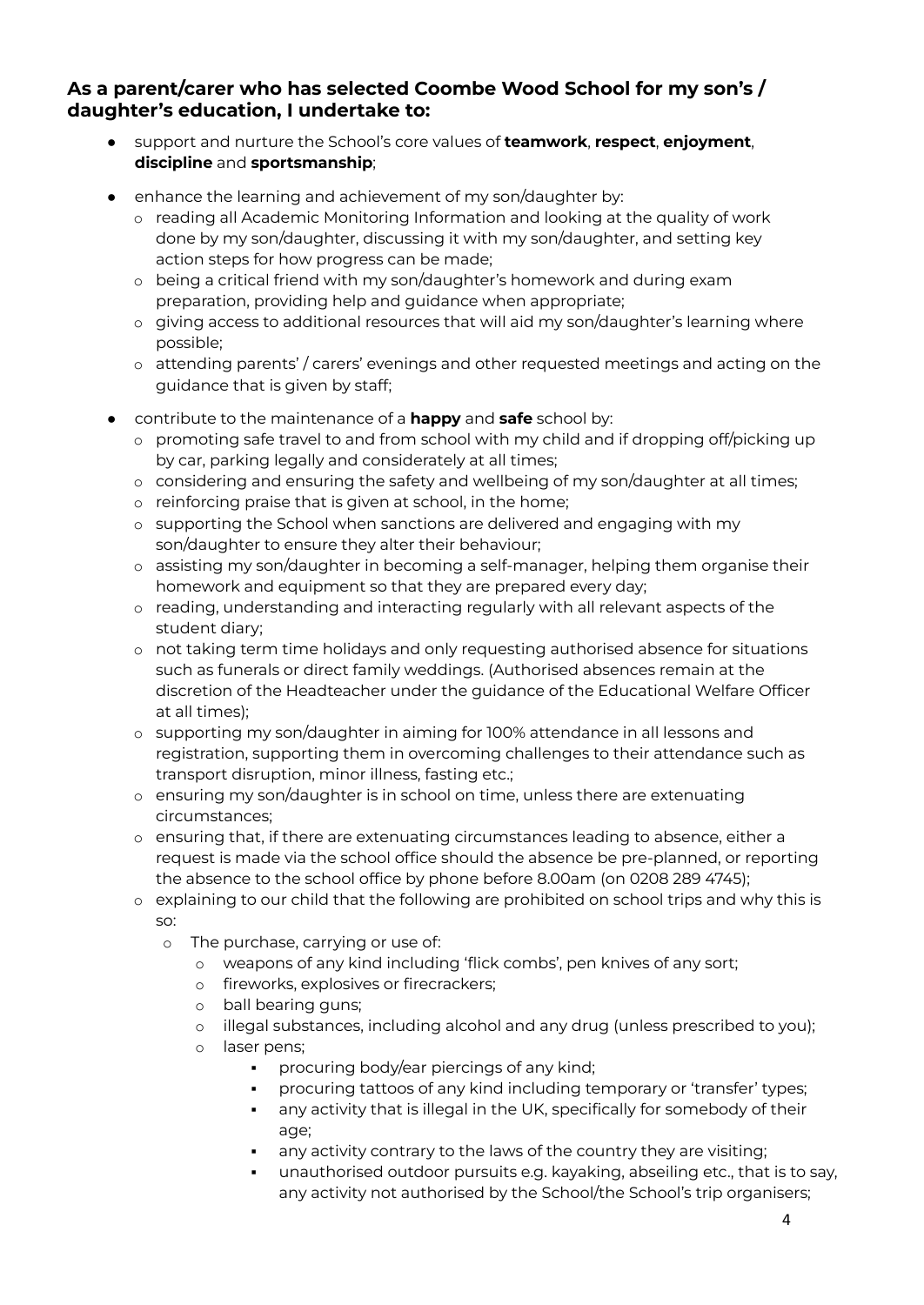- sexual activity of any kind;
- theft, including shoplifting;
- acts of vandalism, including graffiti;
- unaccompanied visits, including unaccompanied transportation of any kind;
- any activity or lack of activity that would endanger the health and safety of any persons, including yourself;
- any activity that involves the breaking of any school rules, including host schools if being visited;
- unauthorised medical treatment/cosmetic surgery;
- enhance the **social**, **moral**, **spiritual**, **cultural, physical** and **mental** development of my son/daughter by:
	- o encouraging and supporting my son/daughter to participate in extra-curricular clubs, societies and competitions;
	- o supporting at all times the implementation of their personal Health Related Fitness programme.

## **I give permission for:**

- my son/daughter to receive lessons which will cover the following topics: Religious Studies, Collective Worship, Sex Education and other social issues the school discusses as a result of its published policies;
- my son/daughter to receive pastoral support (internal and external) to improve their happiness/ safety/ behaviour/ academic progress and/or wellbeing

(Should you have concerns about any of these issues or wish to deny permission, please contact the school.)

I have read and understood the Home-School Agreement. I agree to fully support its contents along with the contents of all related school policies.

| <b>Print Name:</b> |  | (Parent/Carer) |  |
|--------------------|--|----------------|--|
|--------------------|--|----------------|--|

| Signed: |  |
|---------|--|
|---------|--|

Date: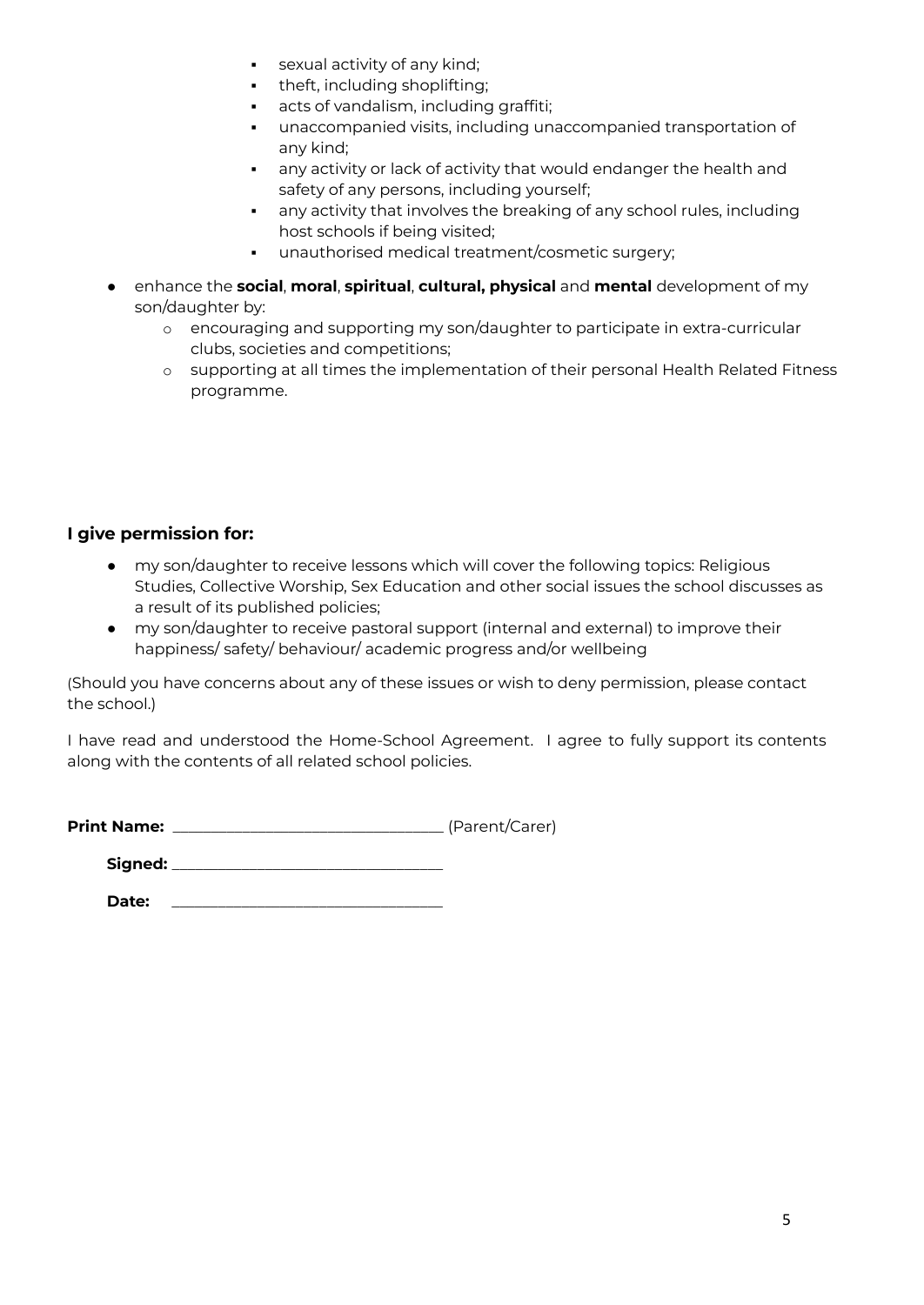## **As a student who has chosen Coombe Wood School for my education, I undertake to:**

- embody our core values of **teamwork**, **respect**, **enjoyment**, **discipline** and **sportsmanship**;
- keep learning and achievement as my core business by always striving to:
	- o be **engaged** in and outside my lessons, having passion and enthusiasm for what I am learning and always listen actively;
	- o be resilient and thorough in my use of feedback and always seek to make time for reflection to make as much **progress** as I can to reach my personal best;
	- o seek out new **challenges**, balancing ambition and determination with an acceptance that it is good to ask for help if I need it;
	- o forge warm and considerate **relationships** based on integrity, respect, tolerance and friendship;
	- o always strive to go beyond the curriculum, seeking to **deepen** my **thinking** through curiosity, creativity and risk taking;
- contribute to a **happy** and **safe** school by:
	- o acting as a role model for all members of our community;
	- o always aiming for 100% attendance in 100% of lessons and form times, striving to overcome challenges such as transport disruption, minor ill health, fasting etc;
	- o always striving for 100% punctuality;
	- o wearing our school uniform in accordance with the School Expectations;
	- o taking full responsibility for my actions and accepting/fulfilling sanctions should I not embody our core values;
	- o using my skills as a self-manager to always bring to school;
		- . the correct homework which is completed in a timely manner, to the best of my ability, and produced independently (where appropriate);
		- the correct equipment, books and sports kit;
		- **•** my student diary;
	- o caring for the environment both in and outside of school;
	- o ensuring I use new technologies responsibly, not obtaining, producing or using content which is defamatory, illegal or potentially offensive to others;
	- o letting somebody, preferably a member of staff I trust, know if I, or others I know of, do not feel safe, happy or if my/their wellbeing is under threat;
	- o always striving to engage in extra-curricular clubs, societies and competitions;
	- o always putting my safety and well-being first, and understanding that the school has a zero tolerance policy relating to illegal drugs and legal highs.
	- o engaging fully in my personal HRF journey at all times;
	- o respecting our local community and neighbours at all times through behaving in a calm, safe, polite and respectful manner as I travel to and from school.

| <b>Print Name:</b> |  | (Student) |
|--------------------|--|-----------|
|--------------------|--|-----------|

| Signed: |
|---------|
|---------|

**Date:** \_\_\_\_\_\_\_\_\_\_\_\_\_\_\_\_\_\_\_\_\_\_\_\_\_\_\_\_\_\_\_\_\_\_\_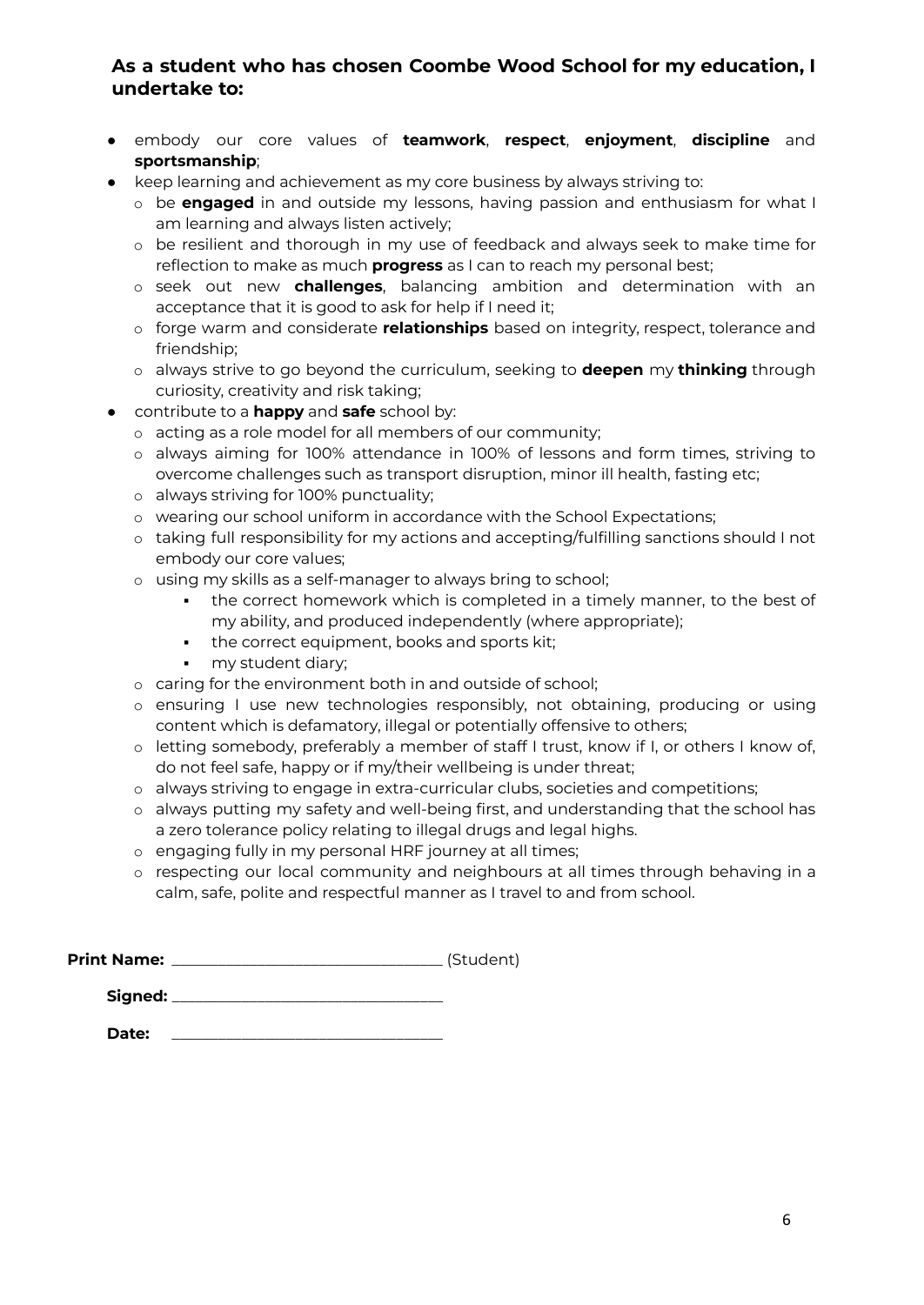### **Student Acceptable Usage Agreement**

These rules will keep everyone safe and help us to be fair to others.

#### **Content**

- 1. I will only use the School's computers for appropriate school activities and learning, and am aware that CWS can monitor my internet use.
- 2. I will use the Internet responsibly and will not visit websites that are inappropriate for the School or my key stage.
- 3. I will not bring files into school that can harm the School network or be used to circumvent CWS security tools.
- 4. I will be careful when opening files and attachments, checking for viruses etc. If I am unsure I will never open a file.
- 5. Images or videos of students and staff taken, stored and used in line with school policy, should not be distributed outside the School without the permission of the Designated e-Safety Lead.
- 6. I will not use any device to capture and/or store images or videos of students and staff unless with the permission of a member of staff for educational purposes.

#### **Contact**

- 7. I will only email or contact people I know, or those approved as part of learning activities.
- 8. I will not give my personal information that could be used to identify me, my family or my friends on any online space, unless a trusted adult has given permission or reviewed the site.
- 9. I will never arrange to meet someone I have only ever previously met on the Internet or by email or in a chat room, unless I take a trusted adult with me.
- 10. If I see anything I am unhappy with or I receive a message that makes me feel uncomfortable, I will not respond to it but I will save it and talk to a trusted adult.

#### **Conduct**

- 11. I will keep my logins, IDs and passwords secret and change my password when requested to do so.
- 12. I will not attempt to infiltrate the School's network or internet system.
- 13. I will respect the privacy and ownership of other's work.
- 14. I will only edit or delete my own files and not view, or change, other people's files or user areas without their permission.
- 15. The messages I send, or information I upload, will always be polite and sensible. I understand that all messages I send reflect on me and the School.
- 16. I am aware that some websites, games and social networks have age restrictions and I should respect this.
- 17. I am aware that my online activity at all times should not upset or hurt other people and that I should not put myself at risk.
- 18. I will not deliberately upload images, text, audio, video or any content which may cause offence to members of the school community.
- 19. My online activity both within and outside school premises will not cause distress to my school, staff or students.